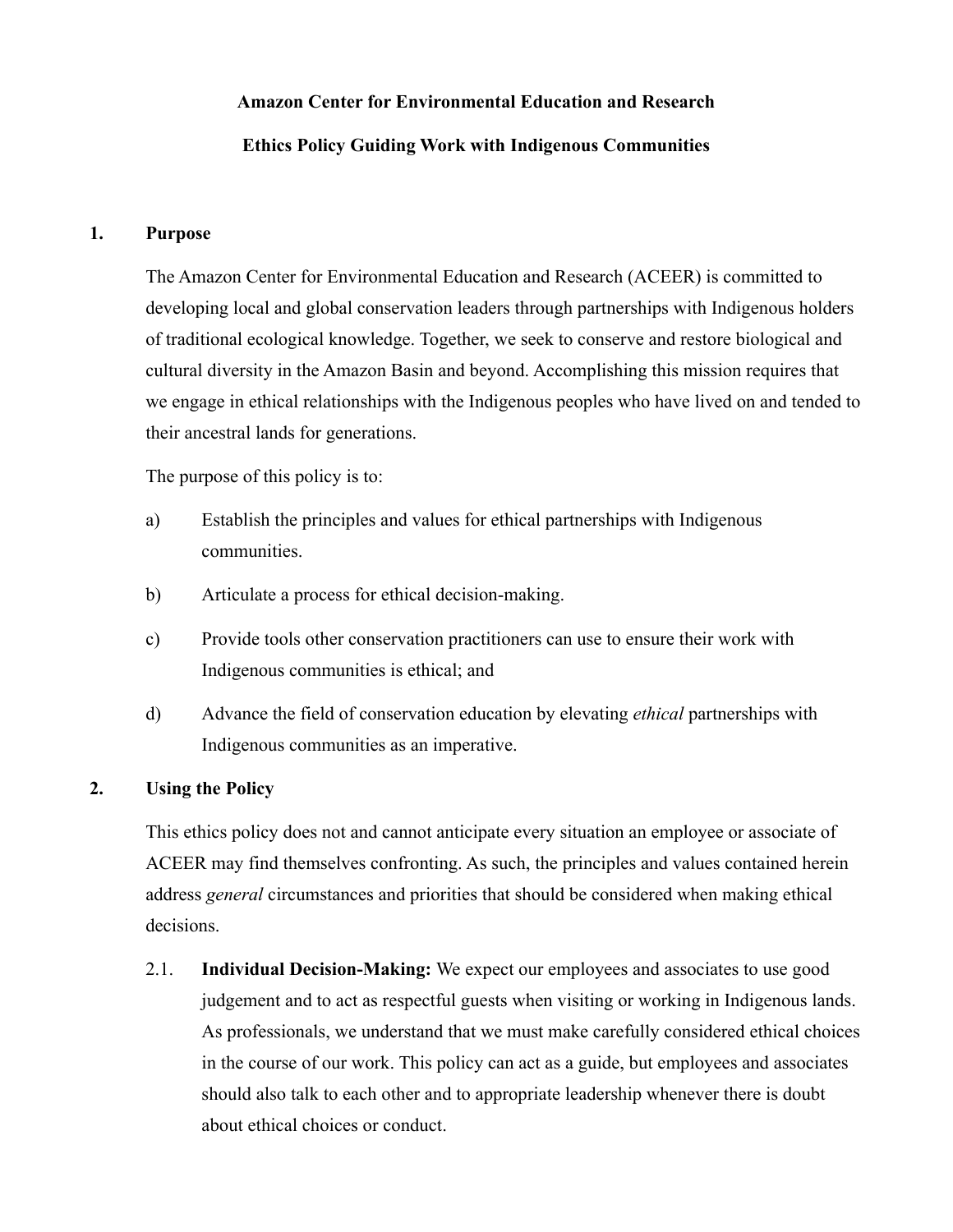- 2.2. **Partnership and Project Decisions***:* A process for organizational decision-making regarding new partnerships or projects with Indigenous communities is included in *Appendix 1* of this document.
- 2.3. **Ethical Reflection as Professional Development:** A process for reflecting about past experiences and developing a professional habit of ethical deliberation is included in *Appendix 2* of this document.

### **3. Scope**

This policy applies to:

- 3.1. All ACEER board members, staff, conservation fellows, interns, and volunteers.
- 3.2. Individuals who are not directly affiliated with or employed by ACEER but who meet one or more of the following criteria:
	- 3.2.1. Contracted service providers, such as film crews and photographers.
	- 3.2.2. Academic researchers working in concert with ACEER's education programs.
	- 3.2.3. Guests of ACEER who visit Indigenous lands/communities, such as educators or school groups.

### **4. Foundational Principles**

The following five principles describe the standards that drive ACEER's work.

- 4.1. **Passion:** We seek out and develop emerging leaders who share our enthusiasm for conservation of biological and cultural diversity.
	- 4.1.1. Development opportunities should expose emerging leaders to new ways of knowing and new methods of educating others about biological and cultural diversity, including the protection and empowerment of Indigenous rights and knowledge.
- 4.2. **Collaboration:** We engage with others to support the development of conservation leaders worldwide.
	- 4.2.1. Conservation and/or education projects conducted in Indigenous lands or with Indigenous communities should be of benefit to the Indigenous community and to ACEER's conservation educators/fellows/interns as appropriate.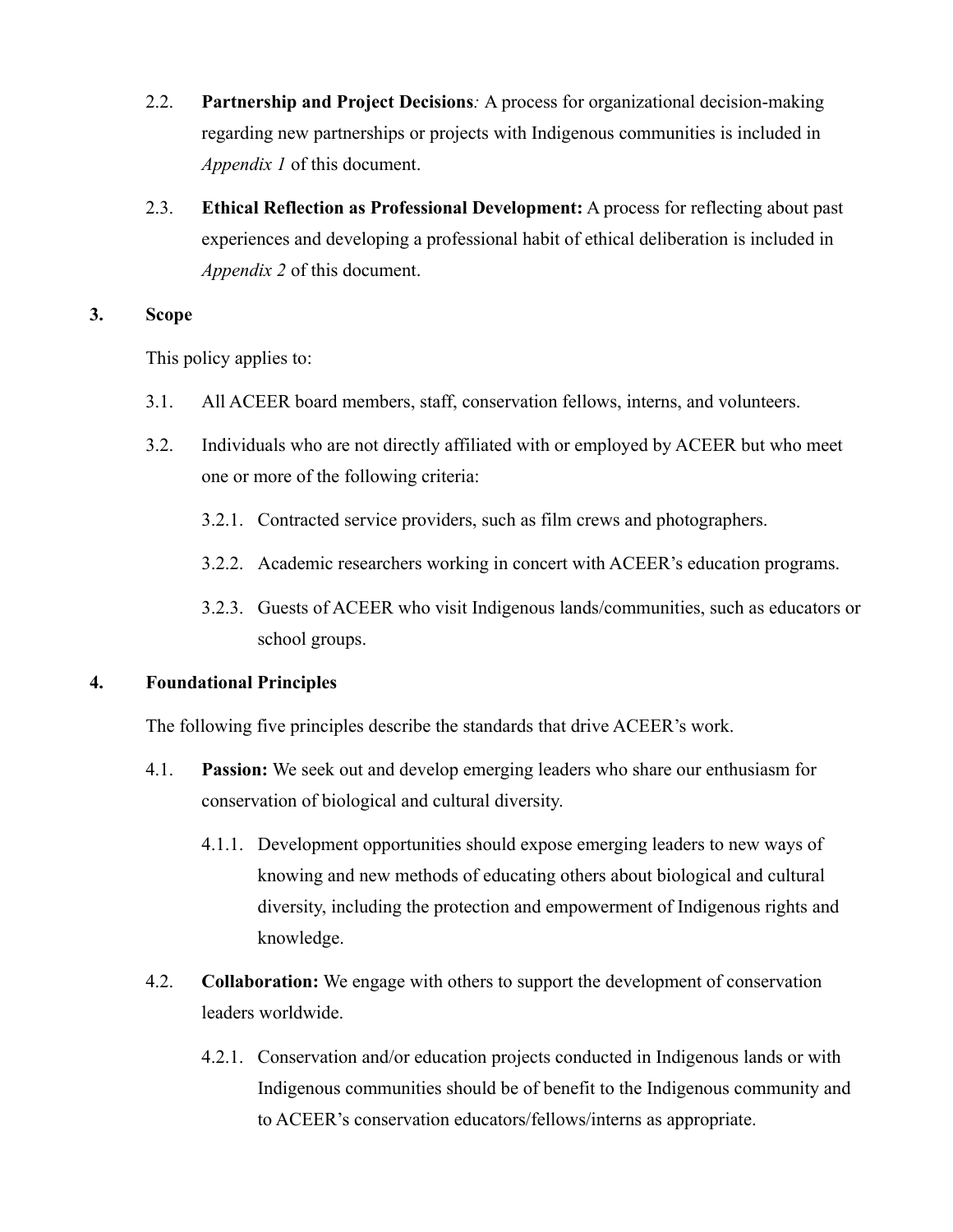- 4.3. **Transparency:** Information about projects, intentions, and finances are shared openly.
	- 4.3.1. Indigenous communities must be fully engaged in the nature and scope of any work conducted with ACEER on their lands or with their communities. This includes, but is not limited to: objectives, funding sources, data collection methods, and dissemination of any benefits.
	- 4.3.2. Information provided by ACEER must be presented in forms that are easily understood by the local community.
	- 4.3.3. Information about projects should be fully and openly discussed between all parties to ensure there is mutual understanding about goals and expectations.
	- 4.3.4. All project-related results must first be shared with the community before they are disseminated.
- 4.4. **Urgency:** An action-oriented mindset that seeks to conserve and regenerate ecosystems.
	- 4.4.1. Earth's biological and cultural diversity, as well as the sovereignty of Indigenous bearers of traditional ecological knowledge, are under constant threat from commercial interests. We conduct our work with a bias toward action that empowers Indigenous cultures and regenerates ecosystems.
- 4.5. **Longevity:** A commitment to long-term engagements with Indigenous communities.
	- 4.5.1. We recognize that mutual trust builds over time. We require an extended period of building rapport with Indigenous communities prior to conducting any work with them.
	- 4.5.2. Projects or research will not be initiated with Indigenous communities unless there is reasonable assurance that all stages of the project can be completed in a timely manner. This includes planning, funding, training, implementation, evaluation, and dissemination of results and benefits.

### **5. Ethical Values**

Five values guide how we engage with each other and with Indigenous communities:

5.1. **Empowerment:** A commitment to building capacity for self-determination (not dependence). Individuals and communities are in charge of who they are and who they will become.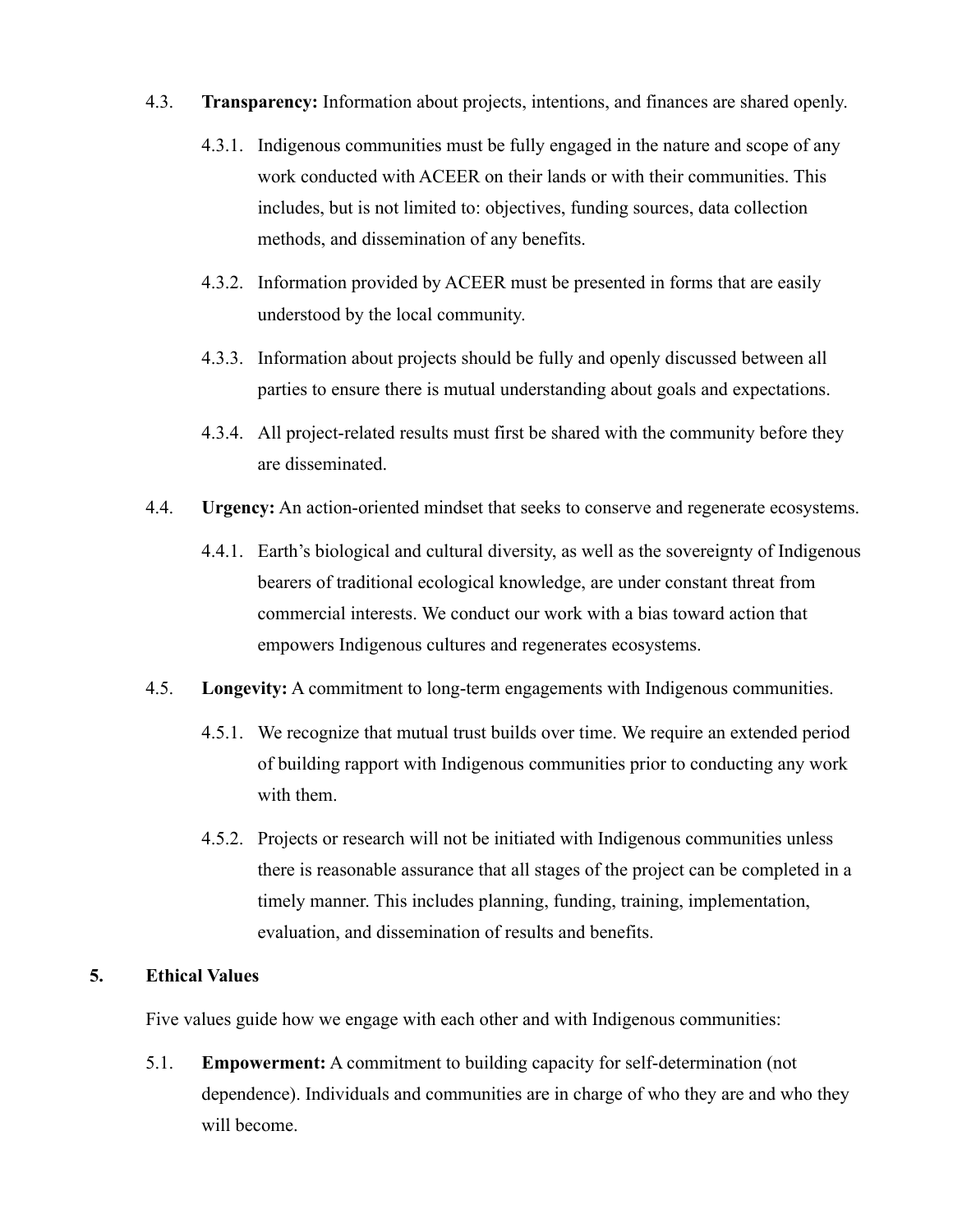- 5.1.1. Indigenous communities are entitled to the benefits resulting from any projects conducted in their lands or with their community members. This includes retaining intellectual property rights to knowledge about their lands, ecosystems, artifacts, culture, images, beliefs, and stories.
- 5.1.2. At all stages of a project, the Indigenous community should be empowered to make decisions, participate, and secure benefits. This includes participating in the design of the project, being trained and paid to carry out the project goals, and benefiting from any physical and financial results.
- 5.2. **Respect:** The ability to treat others as dignified beings deserving of equal moral concern as oneself. This value also requires seeing oneself and one's community as independent sources of moral worth and dignity.
	- 5.2.1. Whenever possible, we will acknowledge the Indigenous community on whose ancestral lands we are living and working.
	- 5.2.2. Educational materials or workshops that include Indigenous knowledge will support the cultural integrity of the community and be developed bilingually in collaboration with the community for their mutual use.
	- 5.2.3. Engagements with Indigenous communities will only take place after securing permission from the community in the form of prior informed consent.
		- 5.2.3.1.Informed consent may take different forms in different contexts. ACEER will work with the person(s) or representative authorities within the Indigenous community to develop a mechanism for full disclosure and consent.
		- 5.2.3.2.At minimum, consent for new projects should be secured in writing. The agreement should ensure mutual understanding about the project, including potential benefits and burdens to the community, to ACEER, and any other party involved. It should also address when verbal consent may suffice (e.g., for photographs) and how community members may withdraw consent.
- 5.3. **Cultural Humility:** The ability to maintain an "other-oriented" perspective and recognize that there is more than one way of knowing and being.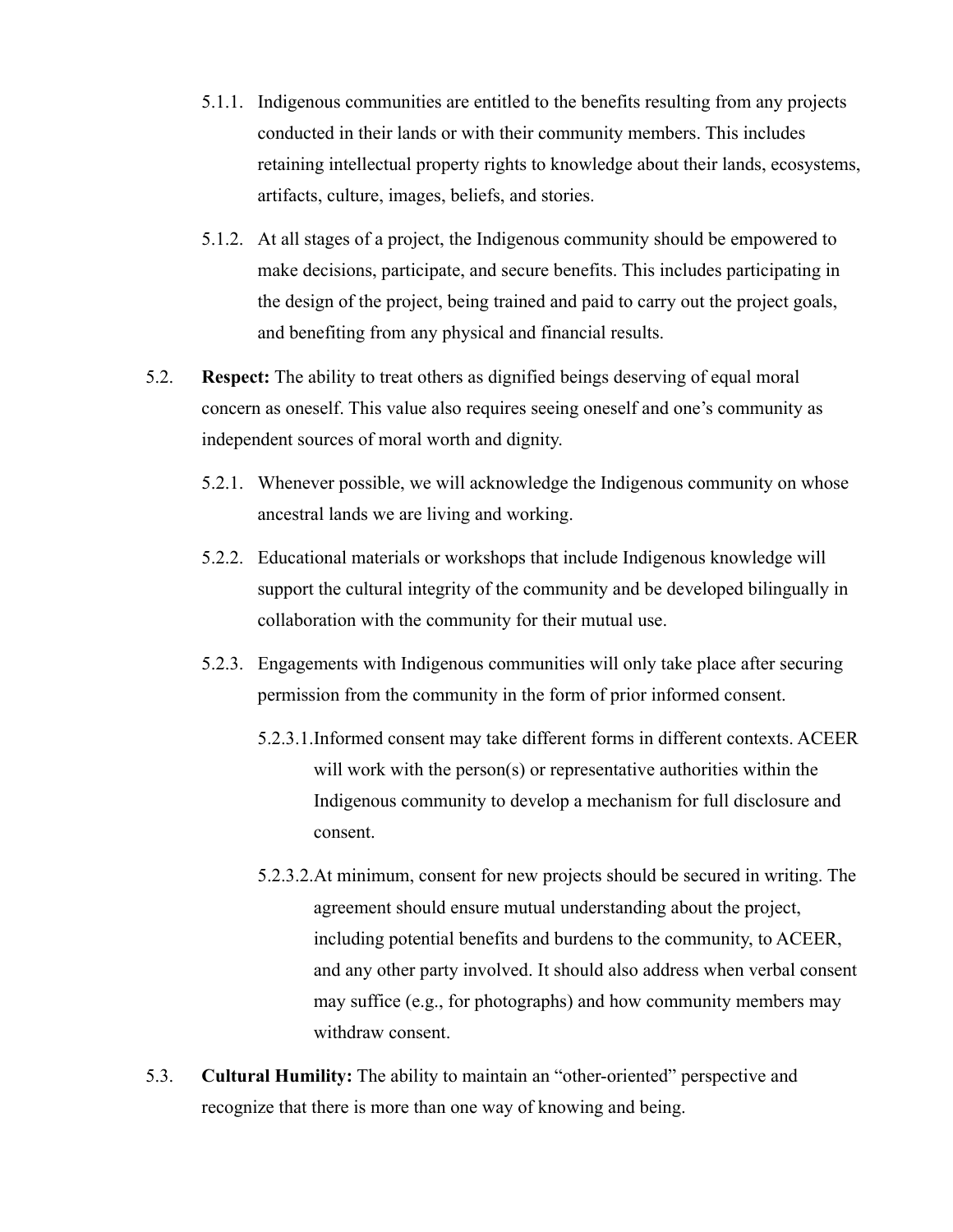- 5.3.1. We engage in good faith with Indigenous communities, seeking first to understand their cultural norms and ways of knowing in recognition that the norms underlying our experiences and beliefs are different.
- 5.3.2. We seek to incorporate traditional ecological knowledge with our own sources of knowledge, whether academic, experiential, or occupational.

### 5.4. **Non-Maleficence:** Do no harm.

- 5.4.1. We will not engage in any work that threatens the dignity or sovereignty of an Indigenous community.
- 5.4.2. We will not engage in any work that may result in future harms to Indigenous communities, their lands, or their culture.
- 5.4.3. We will identify and give thoughtful consideration to any potential unintended consequences and long-term impacts of our work on individuals, communities, identities, heritage, and the environment.
- 5.5. **Self-Reflection:** Openness to individual and collective discussions about experiences. This includes the ability to reflect on and address injustices of the past.
	- 5.5.1. We recognize that as we work with Indigenous communities we do so as part of a colonizing culture that has systematically slaughtered Indigenous peoples through disease and war, stolen their land, and stripped them of their ability to sustain or pass on their culture. It is incumbent upon us to reflect on this shared past and approach our work from a place of awareness and humility.
		- 5.5.1.1.Training and orientation materials should include a brief history of the Indigenous community, including information about cultural or social norms that may aid in understanding of the needs and expectations of the community.
	- 5.5.2. As we conduct our work, it is inevitable that we will experience challenging or thought-provoking situations. We commit to creating space for personal and collective reflection about these experiences and what they mean for our ongoing work.

### **6. Ethics Complaints**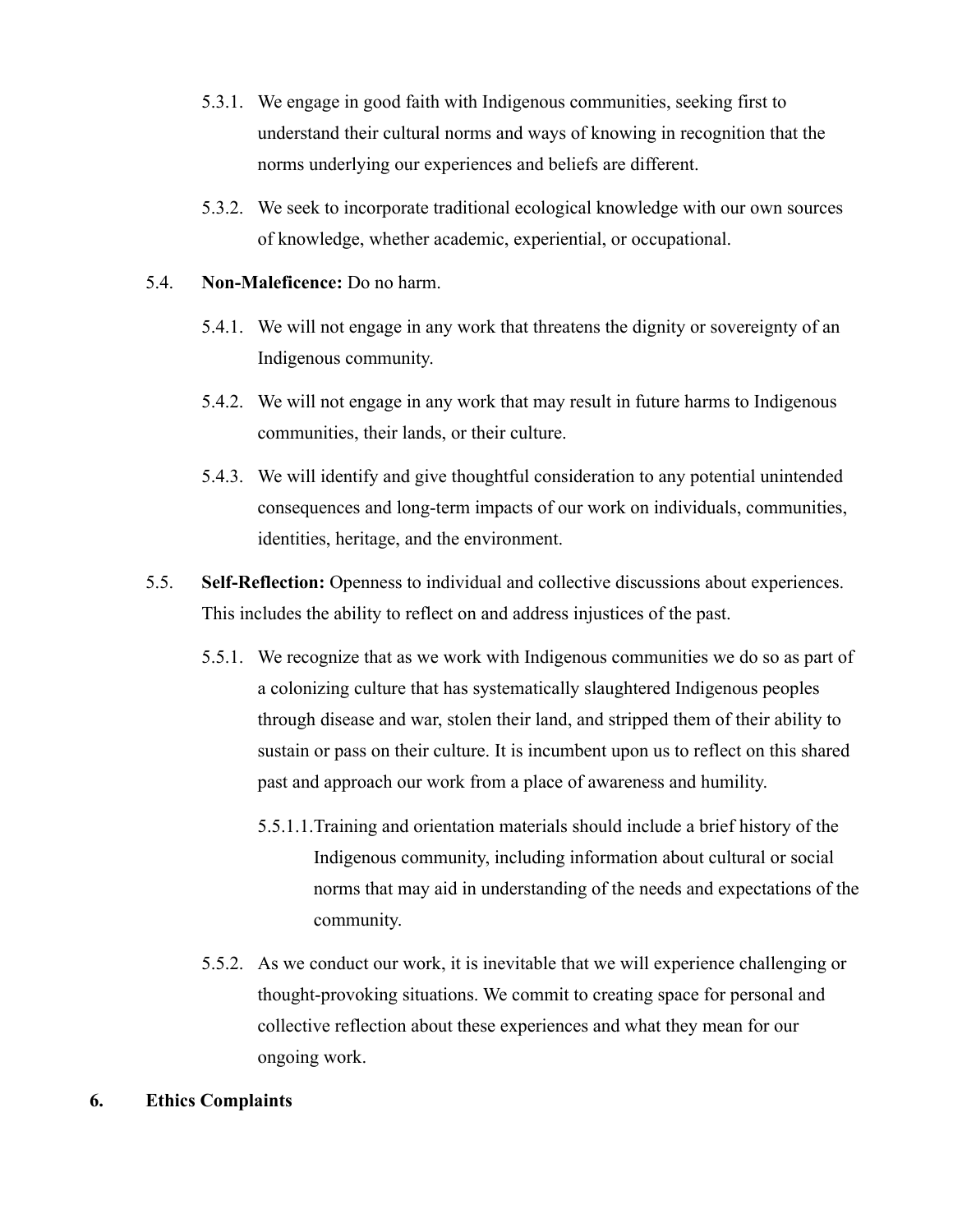- 6.1. Violations of this policy must be brought to the attention of the appropriate body for resolution.
	- 6.1.1. Harms to the ecosystem or to an Indigenous community must be brought to the attention of the offender(s) and a process initiated for resolution.
	- 6.1.2. Harms to individuals in the form of harassment, discrimination, or other affronts to human dignity shall be brought to the attention of an independent ACEER leader for resolution and remediation.
- 6.2. We will pursue disciplinary action against any individual who retaliates against a person for raising an ethical concern.
- 6.3. We will gather all available facts before rendering judgment about ethical misconduct, and we will pursue disciplinary action against anyone who knowingly makes a false claim.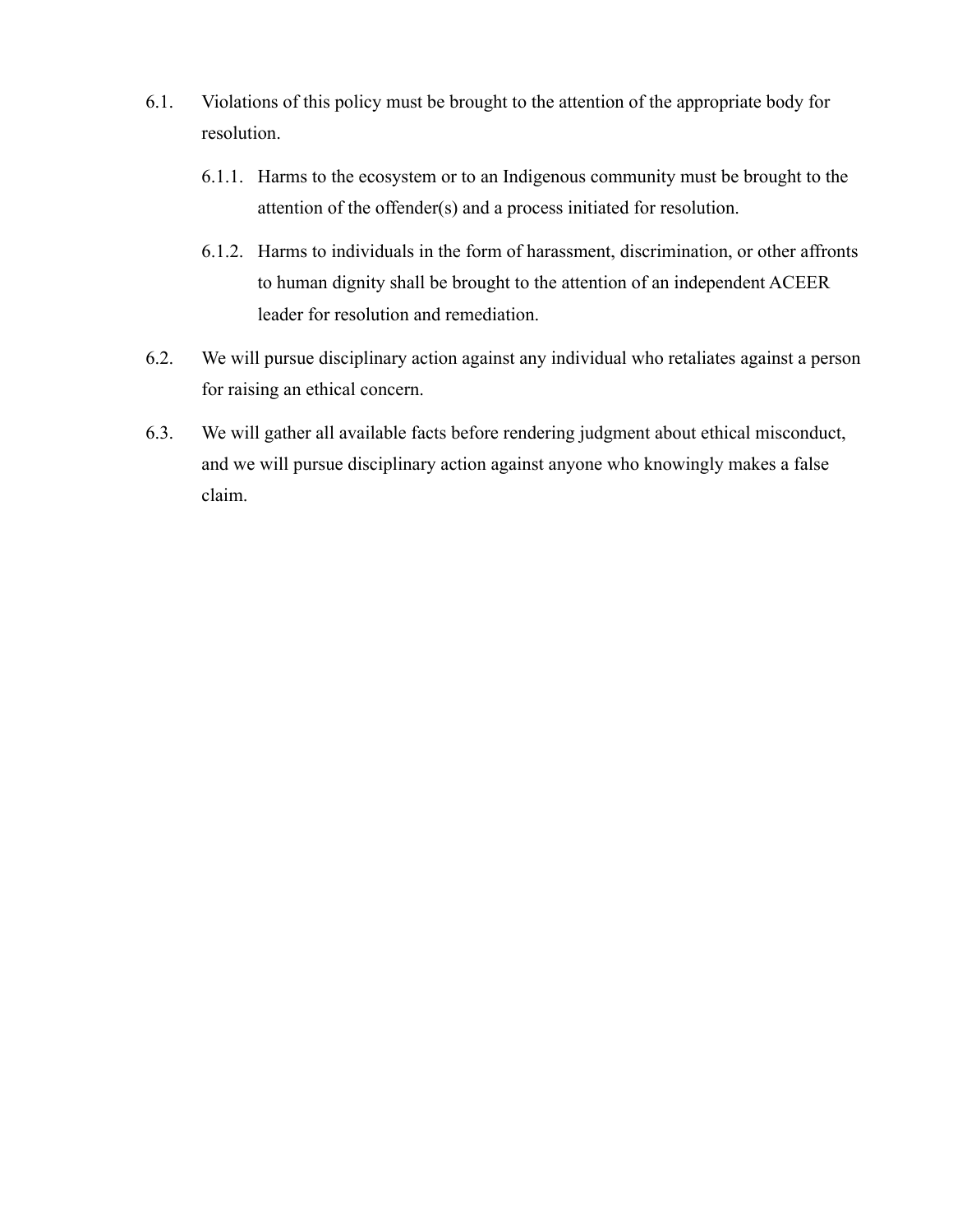# **Appendix 1: Ethical Decision-Making for New Projects or Partnerships with Indigenous Communities**

The process described here is a guide for the evaluation of new projects or partnerships with Indigenous communities. The first section describes the four steps that a deliberative body should take when evaluating the project. *Table 1* is a framework for the deliberative body to use in its evaluation. The framework follows the five principles described in Section 4 of this document, and where appropriate the values enumerated in Section 5 are also noted.

### **Process for Deliberation**

- 1. **Describe** the project or partnership, including the goals, methods, populations, and expected results.
- 2. **Evaluate** the project using the five principles in *Table 1*, including any supplemental criteria that may be needed.
- 3. **Recommend** revisions or modifications to the planned project or partnership. If appropriate, reject or approve.
- 4. **Monitor** the impacts of the project over time to determine whether the goals were met and whether unforeseen ethical consequences/questions arise.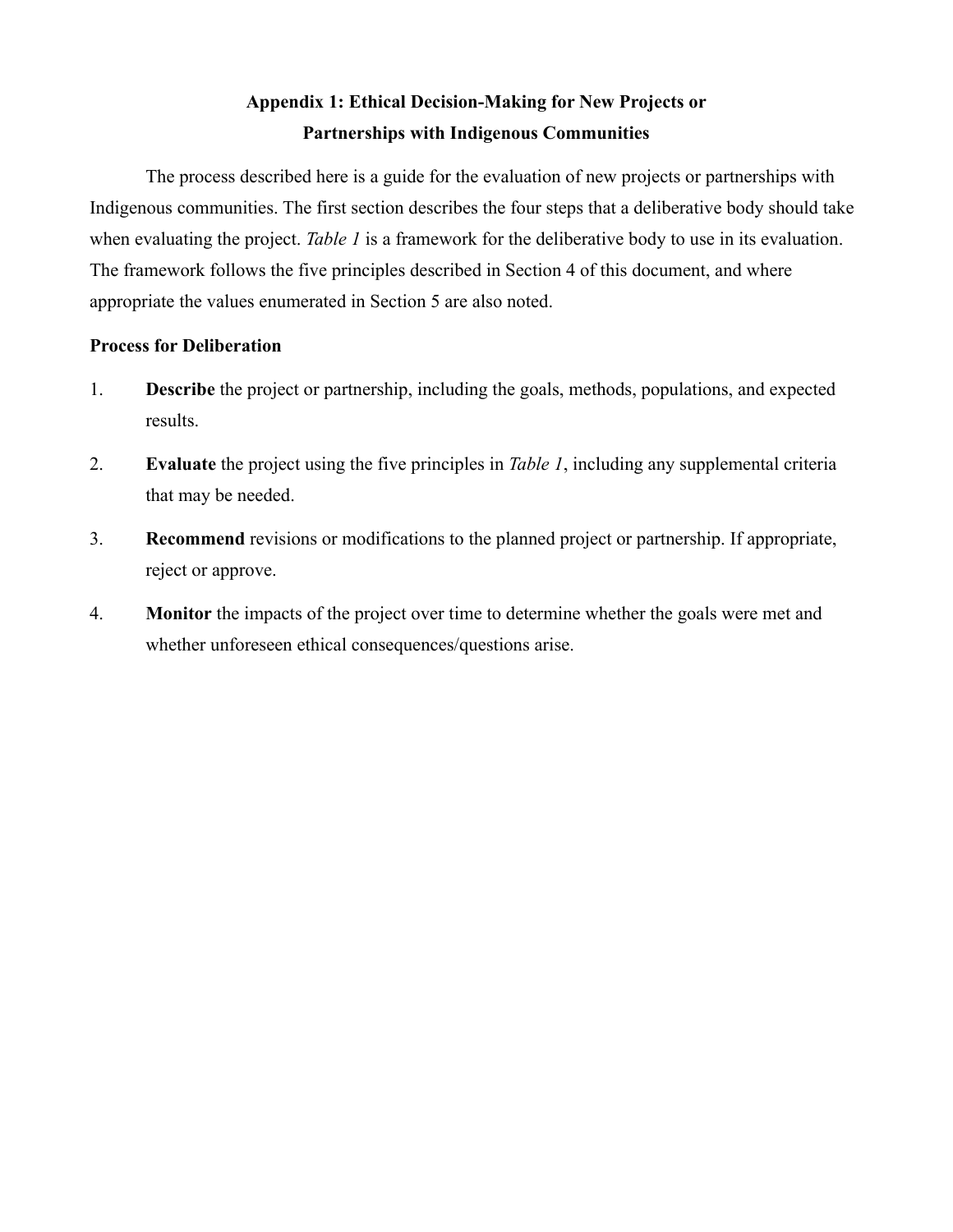# **Table 1:** Principles for Ethical Engagements with Indigenous Communities

Passion/Mission Alignment

- Does the project develop local and global conservation leaders? How?
- Does the project support conservation education and/or the regeneration of ecosystems? How?

### Collaboration

- Is the project something the community wants? Explain. *[Respect]*
- What/who is the representative authority within the community that ACEER will work with? How will prior informed consent be obtained? *[Respect]*
- What are the range of expected benefits to the members of the community and to ACEER? *[Respect]*
	- How long will the benefits last?
	- How will the benefits be disseminated?
- Are there any burdens or risks associated with the project? What potential harms could come to the community or the ecosystem? *[Non-Maleficence]*

How long will the burdens/risks last?

Can the burdens/risks be mitigated? If so, how?

● How will ACEER staff be informed about cultural or social norms that may help them understand the needs and expectations of the community? *[Respect]*

### **Transparency**

- What is the process for engaging the community in designing, participating in, and potentially leading the project? *[Empowerment]*
- How will the community be kept apprised about progress, including financial gains/losses?
- How will ACEER ensure that information about the project is mutually understood by both ACEER and the Indigenous community? (Google Translate is not enough).

Longevity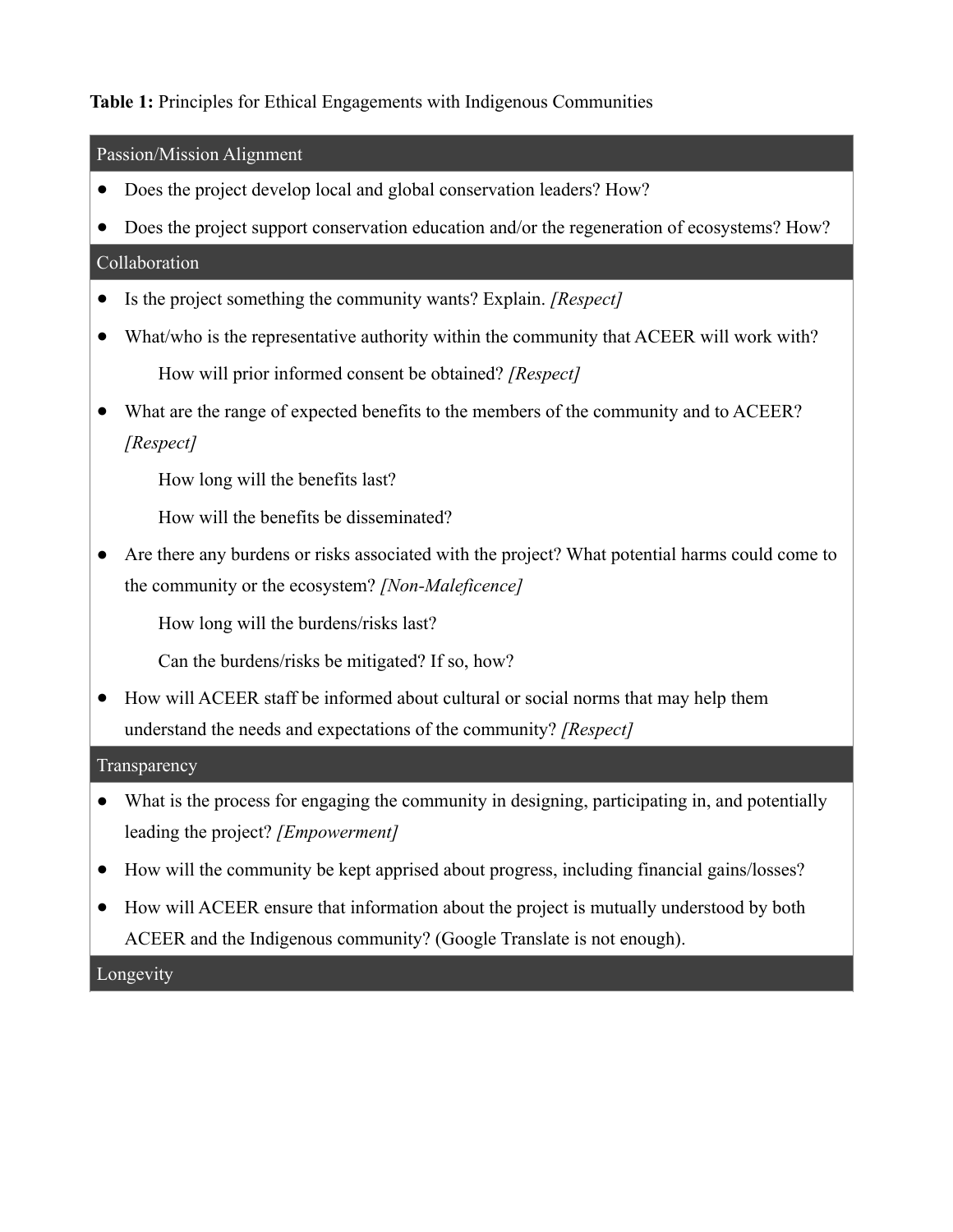- Has ACEER built mutual trust with the community prior to introducing this project? *[Humility]*
- Can ACEER complete all stages of the project in a timely manner? This includes planning, funding, training, implementation, evaluation, and dissemination of the results and benefits. *[Respect]*
- How will the project build capacity for self-determination? *[Empowerment]*

## Urgency

- Does the project meet an immediate and/or long-term need identified by the community?
- How will the project protect traditional ecological knowledge from commercial interests that might exploit that knowledge?
- What mechanisms will be in place to ensure that the Indigenous community will retain intellectual property rights to knowledge about their lands, ecosystems, artifacts, culture, images, and stories? *[Empowerment]*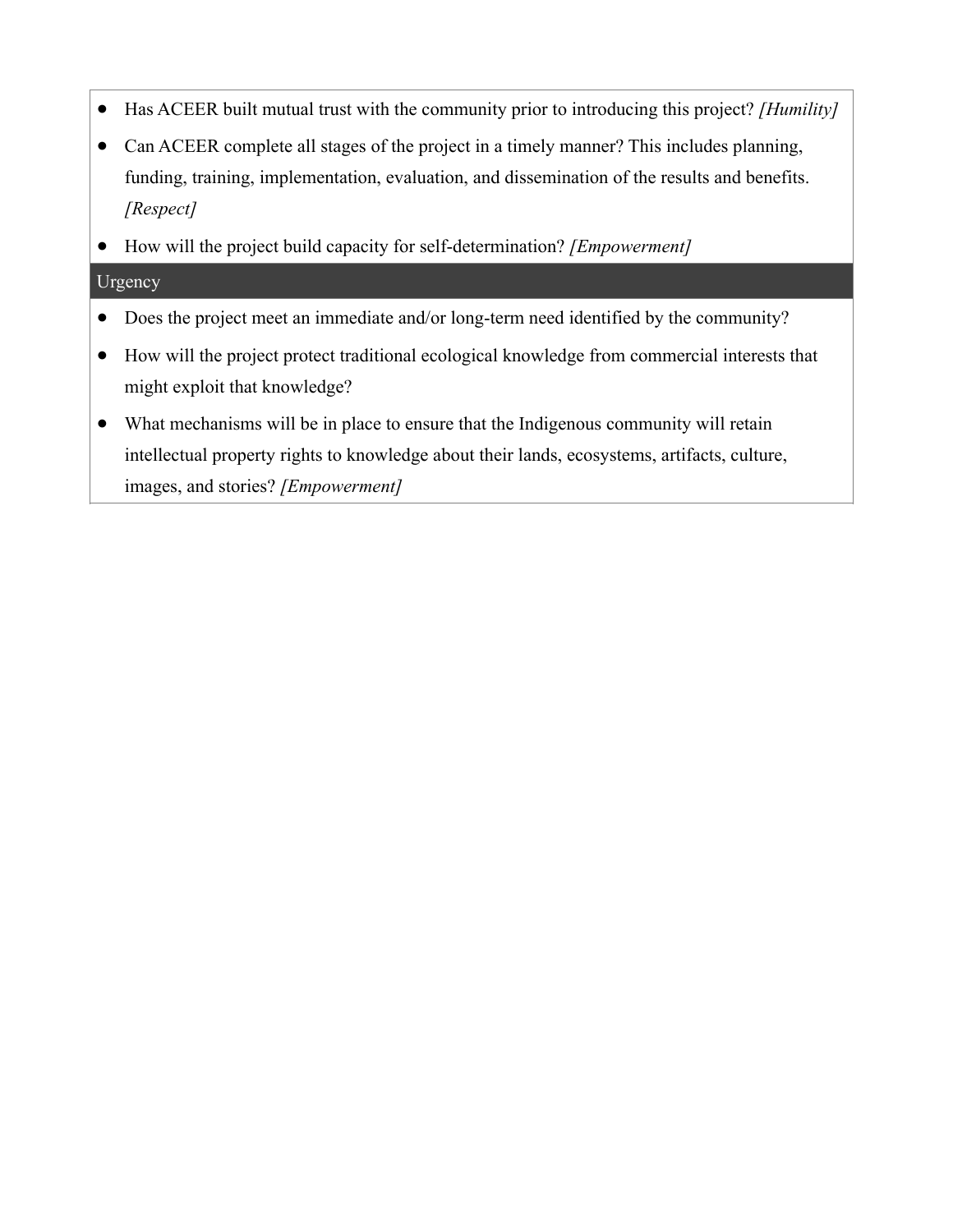#### **Appendix 2: Ethical Reflection as Professional Development**

Learning to be ethical is an organic part of growing up in a human community. We are taught right from wrong in childhood and we hone our ethical instincts well into adulthood. Yet, many professionals face ethical dilemmas in their day-to-day work. These dilemmas often go unexpressed and unresolved. Bringing together small groups to safely discuss the dilemmas they face can help alleviate stress and foster an ethical culture.

The approach to discussing ethical dilemmas outlined here is adapted from Molewijk et al. (2008). It is a collaborative, systematic discussion of a real situation faced by one or more people in a deliberation group. An ethical dilemma is a situation in which a person is faced with two or more equally "right" options and they can only choose one (Kidder, 2005). The team-based conversation takes 60-90 minutes depending on the complexity of the case. Not all cases brought to a session will have a clear answer. Nonetheless, there is benefit in practicing ethical reasoning and giving staff a structured way to reflect on their experiences. An independent facilitator should always be present to guide the conversation. The facilitator concentrates on the quality of the deliberation process rather than trying to get to a solution.

### **How it works:**

The basic outline of a session is as follows:

- 1. Present the facts of the case.
- 2. Brief explanation of the dilemma (i.e., Should I do A or B?).
	- a. Facilitator helps ensure the explanation is as concrete as possible and focuses on the circumstances of the person(s) facing the dilemma, not the circumstances of people in general.
- 3. Group asks questions and seeks clarifications, as needed.
- 4. Identify perspectives, values, and norms.
	- a. List each person, group, or community involved or impacted by the case.
	- b. List the values that inform their perspectives.
	- c. What behavior is expected from each person, group, or community based on their cultural or hierarchical status?